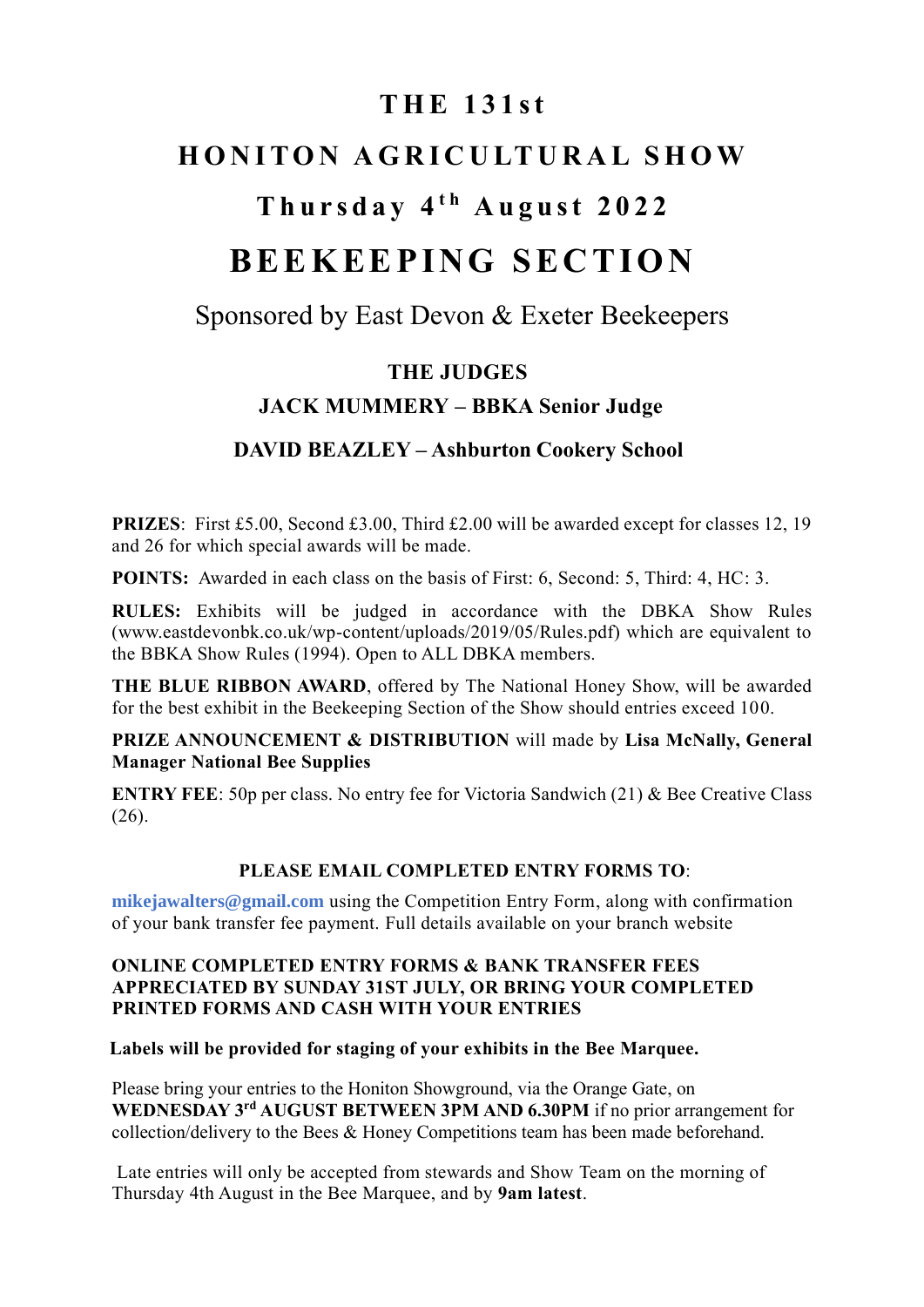#### **SECTION A: HONEY CLASSES**

**CLASSES 1-15 INCLUSIVE ARE OPEN TO ANY MEMBER OF DBKA** Except Class 8, exhibits should be without labels apart from the entry number label supplied during staging with its lower edge affixed 2cm above the base.

- 1. Two matching 454g (1 lb) jars of Light English Honey.
- 2. Two matching 454g (1 lb) jars of Medium English Honey.
- 3. Two matching 454g (1 lb) jars of Dark English Honey.
- 4. Two matching 454g (1 lb) jars Set English Honey.
- 5. One comb of English honey for extraction.
- 6. One container of cut comb honey, gross weight 200-250g (7oz-9oz).
- 7. One section of comb honey.
- 8. **The Evelyn Pelham Memorial Salver:** Six matching transparent jars of English honey min jar size 345g (12oz), labelled as for sale, to comply with current regulations. All honey in this class may be offered for sale at prices agreed by the show committee. Sale proceeds will be passed to entrants. **Multiple entries are not permitted.**

#### **SECTION B: WAX, COMPOSITE, MEAD, AND ART CLASSES**

- 9. One piece of beeswax not less than 454 g (1 lb) in weight and 2.5 cm thick.
- 10. Six blocks of beeswax each 28 g (1 oz) in weight.
- 11a. Ornamental beeswax creation, moulding and colouring is permitted.
- 11b. Pair of matched candles made by any method. Colouring is permitted.

NB candles will be tested/lit.

- 12. **The Griffin Cup:** three 454 g (1 1b) jars of English honey, one each of light honey, medium or dark honey (excluding ling) and soft set honey and a beeswax block, not less than 227 g (8oz) in weight and at least 10 mm thick. First Prize only, of £10.00 presented by **East Devon & Exeter Branches of DBKA.**
- 13. One bottle of mead, labelled "sweet" or "dry", in a clear punted Sauterne-type bottle of approximately 75c1 capacity. White plastic flanged stoppers only must be used.
- 14. A single photograph not less than 150mm x 100mm (6" x 4") and not more than 300mm x 200mm (12" x 8") of a subject of beekeeping interest. Must be rigid, i.e mounted. **This class will be judged by the public and voting closes at 3.30pm.**
- 15. ART: Coloured picture or craft-work/sculpture in any medium. Subject of interest to Beekeepers. A suitable translucent protective covering may be used.
- 15a. A colourful decorated wood or polystyrene National size SUPER, without frames, on any theme or aspect of beekeeping on the outside of the box.

#### **SECTION C: CLASSES 16 -19 INCLUSIVE – FOR NOVICES ONLY**

- **NB** A novice is anyone who has not won a prize at any Honey Show.
- 16. Two 454 g (l lb) jars Light English honey.
- 17. Two 454 g (l lb) jars Medium or Dark English honey.
- 18. Two 454 g (l lb) jars soft set English honey.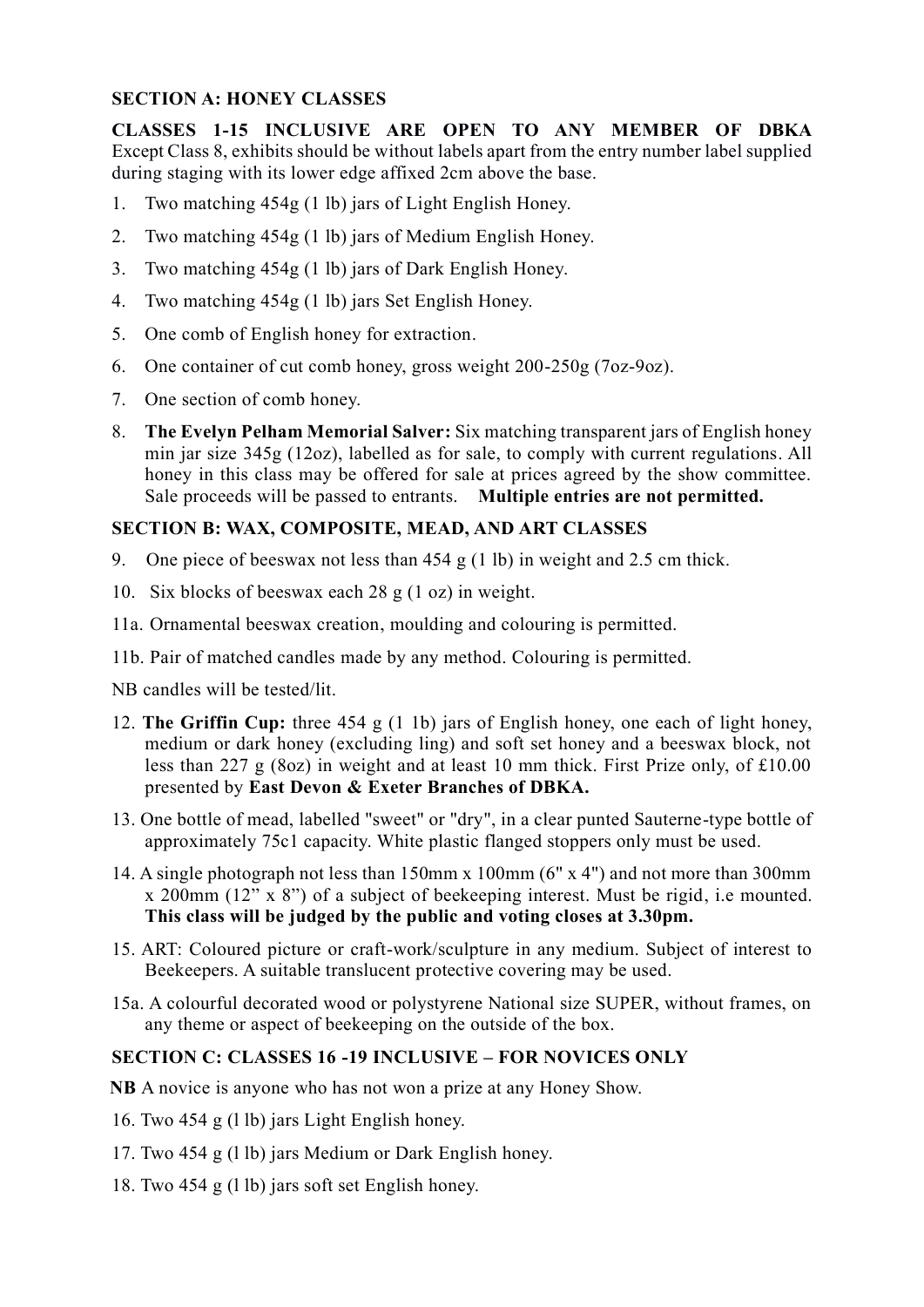#### 19. **THE ROBIN KIRKCALDIE MEMORIAL CUP:** three 454 g (l lb) matching jars of English honey. First prize only of £5.00.

#### **SECTION D: COOKERY CLASSES**

CLASSES 20 - 24 INCLUSIVE ARE OPEN TO ANY MEMBER OF DBKA. Paper plates and plastic bags will be supplied upon arrival.

#### **IMPORTANT – COOKERY ENTRIES MUST BE BAKED IN CORRECT SIZE TIN/TRAY TO BE JUDGED FOR AWARDS.**

**Please remember the temperatures quoted are only a guide – honey can burn quickly!**

#### **20. HONEY FLAPJACKS –** using this recipe

**Ingredients:** 150g butter, 150g light brown soft sugar, 4 tbsp honey, 300g porridge oats, Method: (1) Melt butter, sugar, honey and pinch of salt in a pan. (2) When mixture is bubbling, stir in oats. (3) Press mixture into lined 20 x 20cm baking tin. (4) Bake till golden brown at 180C (approx. 25 – 30 mins). (6) Cool and cut into 16 pieces. Display 4 identical squares.

#### **21. HONEY VICTORIA SANDWICH** – using this recipe

*This is a Gift Class- There is no entry fee but cakes will become the property of the Honiton Show Committee and will be sold for the benefit* of *show funds from 3.00 pm on the day.* **Ingredients:** 170g (6oz) margarine or butter, 100g (4oz) caster sugar, 170g (6oz) self-raising flour, 1 tablespoon honey, 3 eggs, 2 tablespoons warm water.

**Method:** Cream margarine/butter and sugar then the honey. Beat in the eggs. Fold in the sifted flour, adding water, if required, to make a soft mixture. Divide between prepared 7 inch sandwich tins and bake at 350F, 180C, Gas 4 for about 30 minutes. For the filling, use 110g (4oz) icing sugar, 55g (2oz) margarine or butter and 1 tablespoon of honey.

#### **22. HONEY DRIZZLE CAKE** – using this recipe

**Ingredients:** 150g butter, 75g caster sugar, 75g honey, 150g self raising flour, 1½ tsp of baking powder, 3 eggs, finely grated zest of 1 lemon.

**Method:** (1) Put butter, sugar and honey in small pan and heat until melted, stirring all the time. (2) Remove pan from heat and cool to body temperature. (3) Gradually beat in the eggs. (4) Add sieved flour, baking powder and lemon zest and mix until smooth. (5) Pour mixture into a 450g, greased and lined, loaf tin. (6) Bake in a pre-heated oven at 170°C for approximately 1 hour.

For Drizzle, use 75ml runny honey and spoon over cake while still just warm.

#### **23. HONEY CARROT CAKE MUFFINS** – using this recipe

**Ingredients:** 75g honey, 100g wholemeal self raising flour, 100g self raising flour, 1 tsp bicarbonate of soda, 2 tsp mixed spice, zest of 1 orange, 2 eggs, 140ml rape seed oil**,** 180g grated carrots.

**Method:** (1) Line muffin tin with paper cases. (2) Mix flours, bicarbonate of soda, mixed spice and zest. (3) Whisk together eggs, oil and honey. (4) Stir into dry ingredients with carrots. (5) Fill cases and bake at 180°C/Gas 4 for 20-22 minutes.

For Glace Icing, use 120g icing sugar, half tblsp honey, approx. 2 tsp of juice of the orange., or enough to make a thick icing.

Decorate as you like. **Display 2 muffins.**